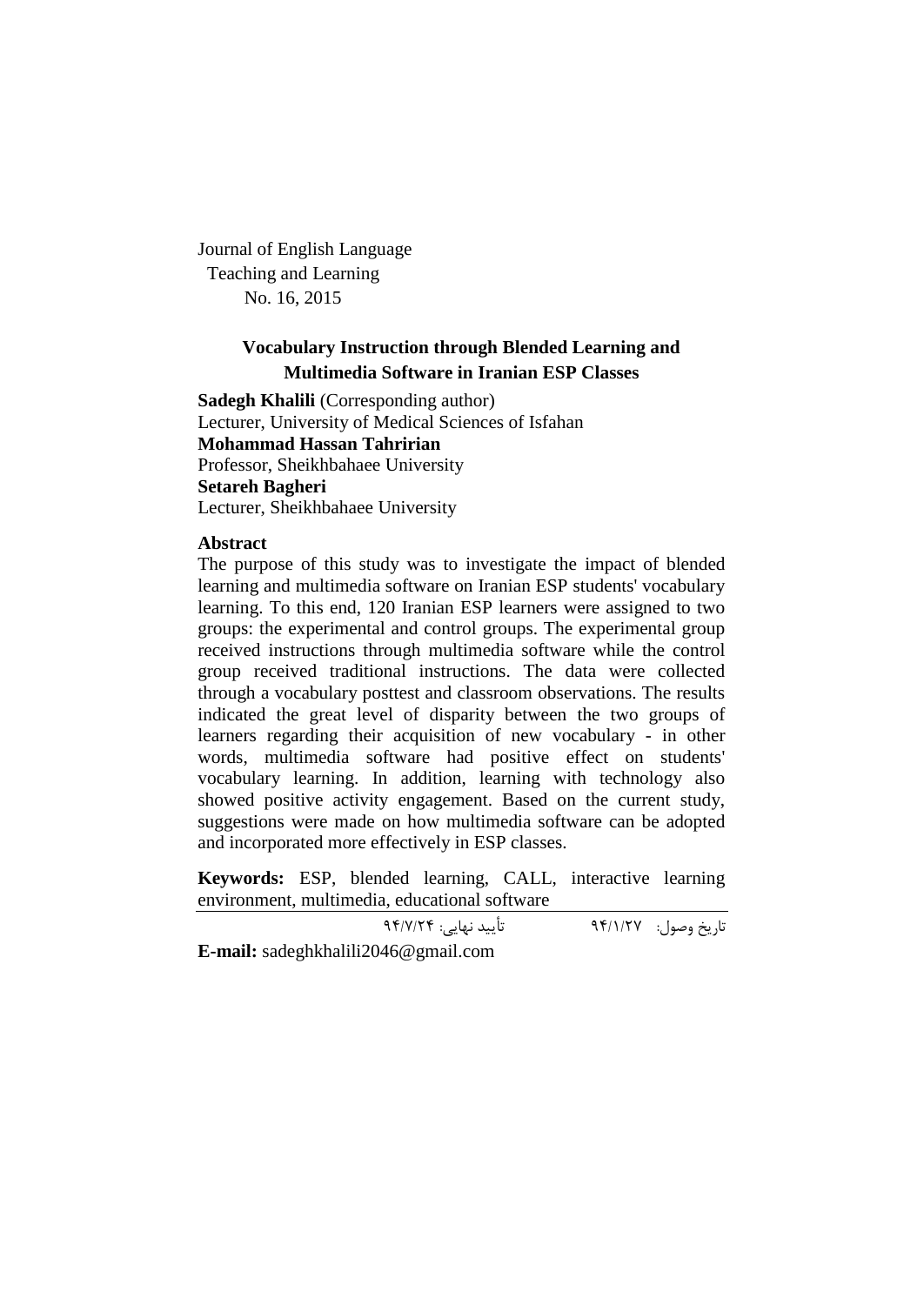## **Introduction**

# **Preliminaries**

Recently application of computers and technology has been increasingly brought to EFL classrooms. Curriculum designers have tried to include computers and technology in educational curricula (Atai & Dashtestani, 2011). The general finding of the numerous studies in this field supports the fact that technology has the capacity to improve teaching and learning another language (Hermans, Tondeur, Van Braak, & Valcke, 2008). However, how to integrate technology in an engaging, effective, and interactive way is still a controversial issue.

Vocabulary knowledge is considered as the most important factor in academic achievement for second or foreign language learners (Bismonte, Foley & Petty, 1994; Evans, 1978; Laufer, 1990; Pellow, 1995; Pouwells, 1992; Tozcui & Coady, 2004; Watts & Bucknam, 1996). But as ESP teachers we see that learning vocabulary is not always easy or enjoyable for students; they constantly complain about their problems in remembering new words. By considering the potential capacities of technology in improving language learning, it is assumed that *blended learning* and *multimedia software* have positive effects on students' vocabulary learning. Therefore, this study is conducted to recognize the impact of blended learning and multimedia software on Iranian ESP learners' vocabulary learning.

# **Statement of the problem**

In the process of foreign language learning, in general, and ESP courses, in particular, many students have difficulty remembering the words they learn. As Cohen and Depetris (2013) believe mastering medical terminology is a difficult task which requires great effort. He states that medical vocabulary is so vast and learning it is like learning the entire vocabulary of a foreign language. ESP students also know the importance of vocabulary and their problems as a result of their poor vocabulary knowledge and they constantly ask for remedies and strategies to master medical terminology. The recommended method addressed almost in all books designed for English for the students of medical courses is to break the words into smaller parts, namely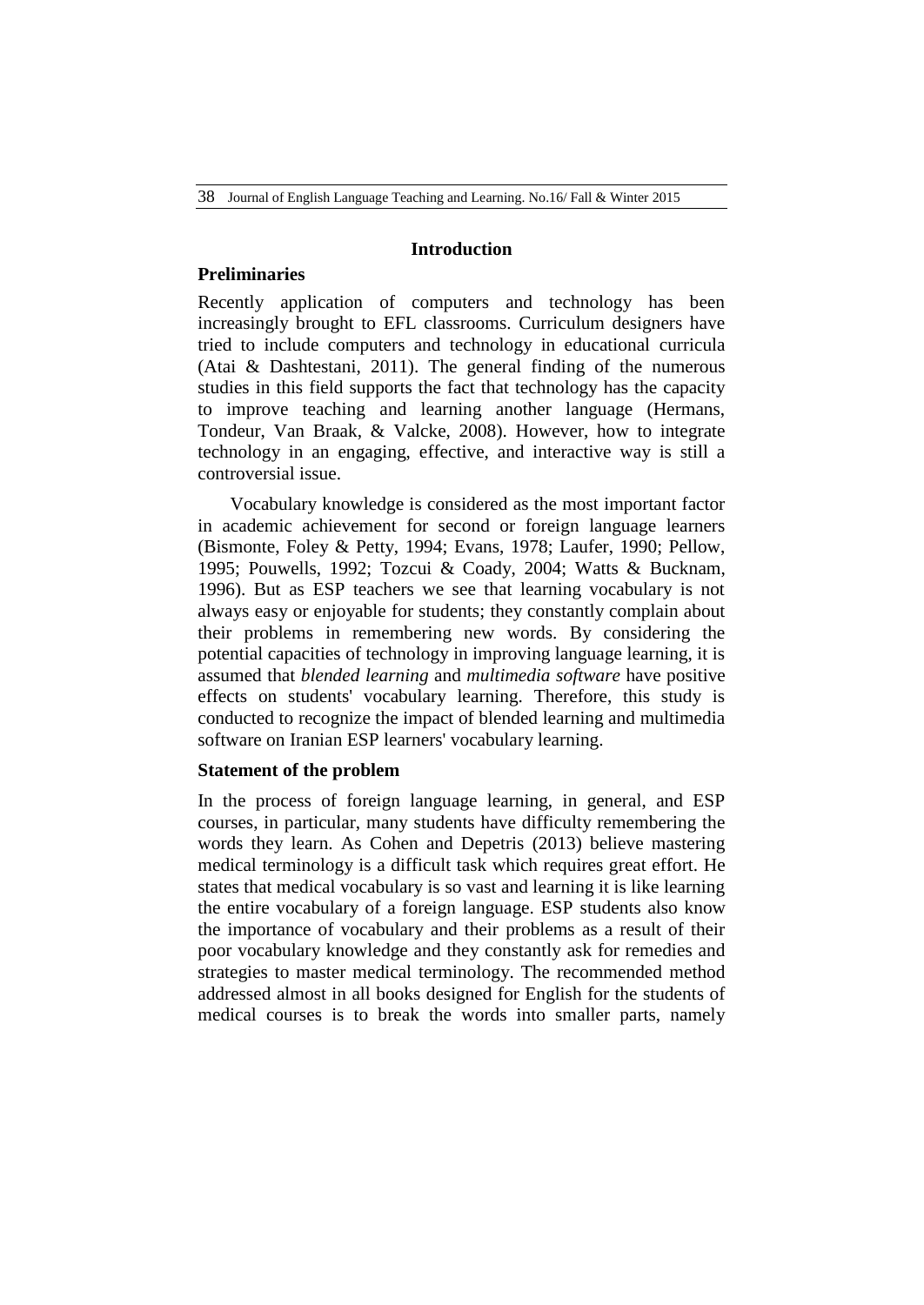prefixes, suffixes, and roots, analyze them and guess the meaning. There is no objection to this way of vocabulary presentation but the way this method is applied is usually complained by students and teachers. The students are presented by long, unattractive, and boring lists of prefixes, roots, suffixes, and abbreviations with few examples.

Further problems can be addressed when the concepts of consistency and engagement are focused. According to Thyberg (2010), consistency and engagement are crucial when it comes to language learning. Consistency means that a student must review language materials and practice new subjects daily in order to achieve proficiency. Not all ESP students can attend English classes every day (or even every other day); therefore, they have little exposure to English. Engagement is the active participation of students as they study. As Anderson, Hamilton, and Hattie (2004) state, students often fail in the academic process because they do not engage in class activities. Our classes are usually equipped with traditional media such as books, videos, and tapes which do not require to engage and therefore can be boring and passive resources.

Blended learning, a combination of face-to-face and computer mediated instruction, is seen as one of the most important advancements of this century and a natural evolution of the learning program (Graham, 2006; Thorne, 2003). Graham (2006) believes that blended learning "may even become so ubiquitous that we will eventually drop the word *blended* and just call it learning". But this kind of instruction is not used appropriately in our ESP classes. In addition, as more and more universities and instructors are trying to integrate multimedia and software into their educational programs, it is significant to have more comprehensive studies in this field.

# **Research question**

The present study intends to investigate vocabulary instruction through blended learning and multimedia software in Iranian ESP classes. To this end, the following question was formulated: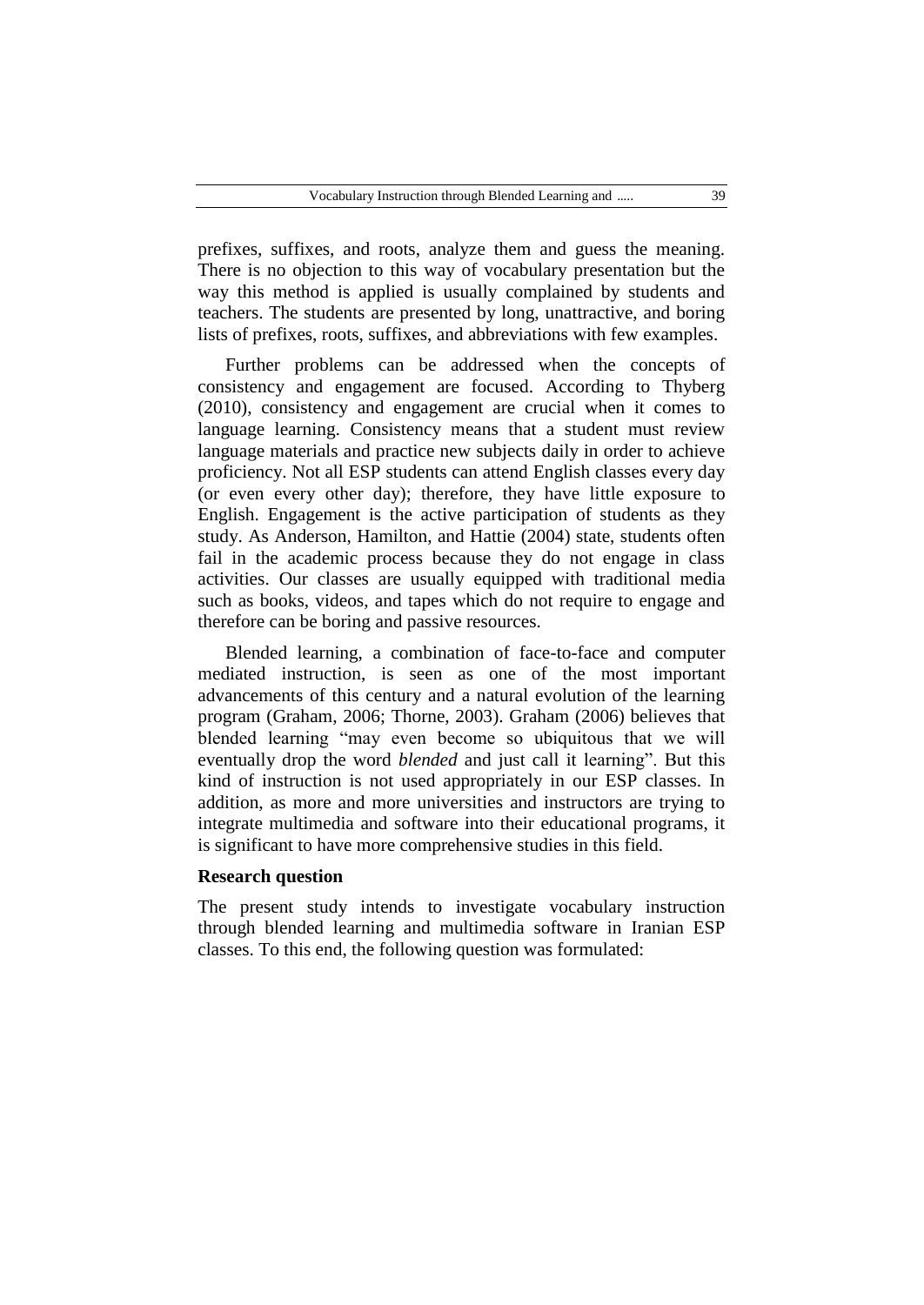To what extent can blended learning through multimedia software help Iranian students of medical sciences vocabulary learning?

## **Literature Review**

## **Computer-assisted language learning and multimedia**

Historically, the use of computer technology in the field of language learning dates back to the early 60s and has played an important role in the language education. By the change in technology and its use in the field of language learning, CALL and its use of such technology also has changed (Warshauer & Healey, 1998). As CALL entered the 21st century, it took an integrative approach with the aim of integrating the use of technology into language teaching. Integrative CALL seeks to integrate the use of technology into the basic components of learning, i.e. writing, reading, listening, and speaking. It provides students with the technology to facilitate communication and learning. In this new period in the history of CALL, the use of technology becomes a part of the curriculum presented to the student rather than isolated activity (Warschauer, Shetzer, & Meloni, 2000).

Today, by the widespread use of technology in language teaching, studies on the field of CALL have increased, and the amount of researches is predicted to continue increasing (Hubbard, 2005). The research on CALL covers areas such as software applications, distance learning, Internet activities, as well as computer-aided communication. The research also examines students' attitudes and reactions toward technology and the impact of CALL on education and language learning (Hubbard, 2005).

 A key aspect of CALL in language learning is providing an environment where students can interact meaningfully. Classroom discussions can be expanded by the use of electronic interaction and asynchronous discussion board. Campbell (2004) suggests students should be engaged in group discussions using technology while the teacher acts as the facilitator to get them to exchange opinions electronically. According to Campbell and Hegelheimer (2004),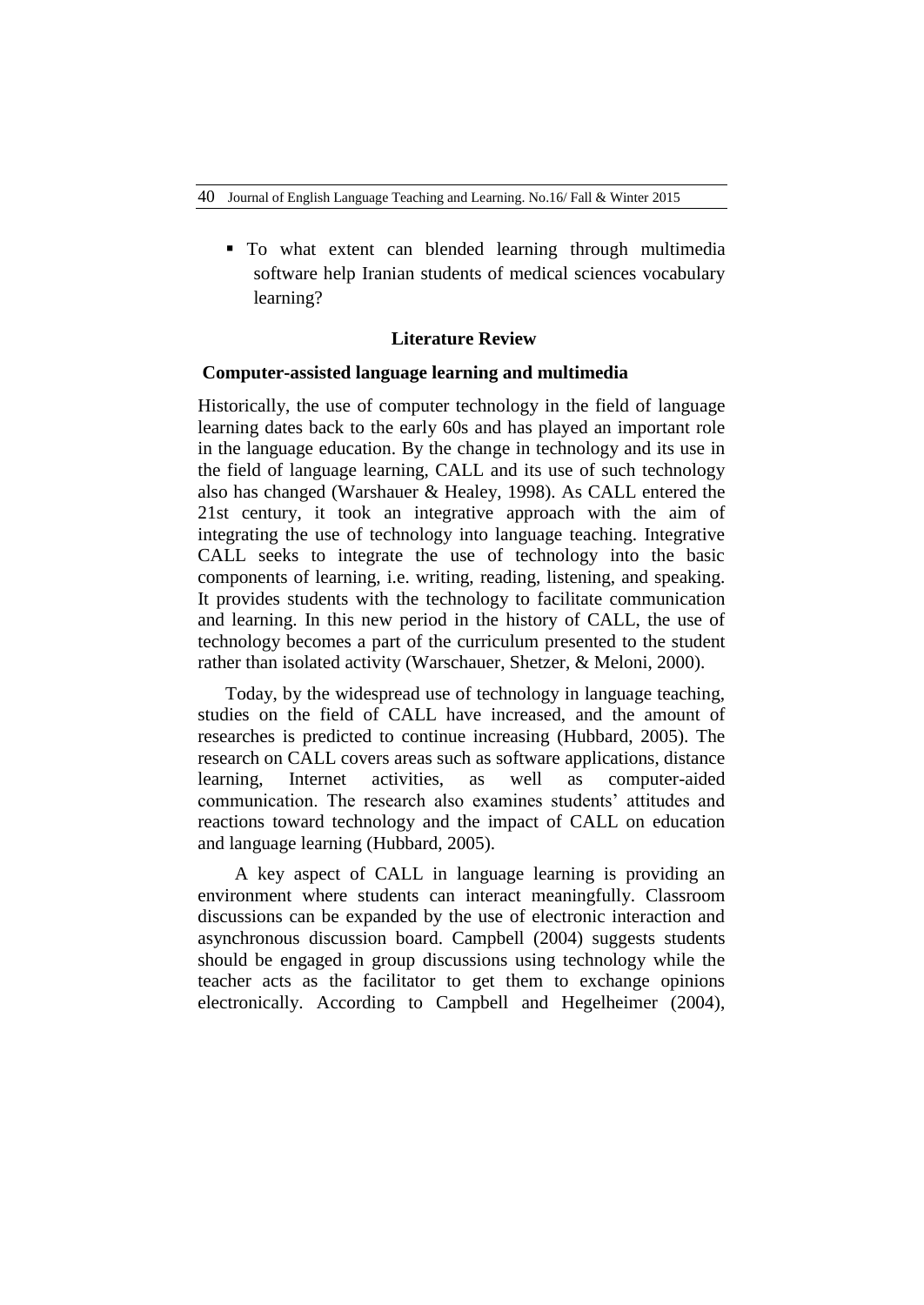discussion boards are primarily student-centered; however, the teacher plays an important role as s/he monitors students' communication and progress.

Studies on CALL suggests that by integrating technology into language learning, learners are exposed to more authentic input as well as more opportunities to participate in a socio-cultural context. The use of target language can provide the learner with a linguistic and a realistic knowledge of the target language. Furthermore, using technology in language learning provides motivation and autonomy as the learners learn a new language inside and outside the classroom (Chen, 2005).

# **Blended learning**

Blended learning (BL), a combination of face-to-face teaching with computer technology (online and offline activities/materials), has been recommended by many researchers. They have listed the benefits of employing BL in EFL classes such as ability to match learning styles, individually tailored solutions, improving the learning rate, optimizing development cost and time, optimizing business results (reduces travel costs and learning objectives are obtained quicker), ease of revision, personal agency (i.e. learner control and choice), and improving the teaching of large groups (Dewar & Whittington, 2004; Osguthorpe & Graham, 2003; Singh & Reed, 2001). Graham et al., as quoted in Stracke (2007, p.59), have condensed these lists down to three main reasons in higher education which are: improved pedagogy; increased access/flexibility; and increased cost effectiveness. Sharma and Barrett (2007) believe that cost, convenience, and being able to work in your own time and at your own pace are the reasons of employing BL in business, which are also applicable in EFL classes.

A large amount of research in computer-assisted language learning has been devoted to comparing traditional instruction (faceto-face without CALL instruction) and blended instruction (face-toface together with CALL instruction). Some of the studies reported the significant role of multimedia tools in EFL classes (like Adair-Hauck et al., 1999; Scida and Saury, 2006) while some others indicated the superiority of traditional methods over the blended ones (such as Barr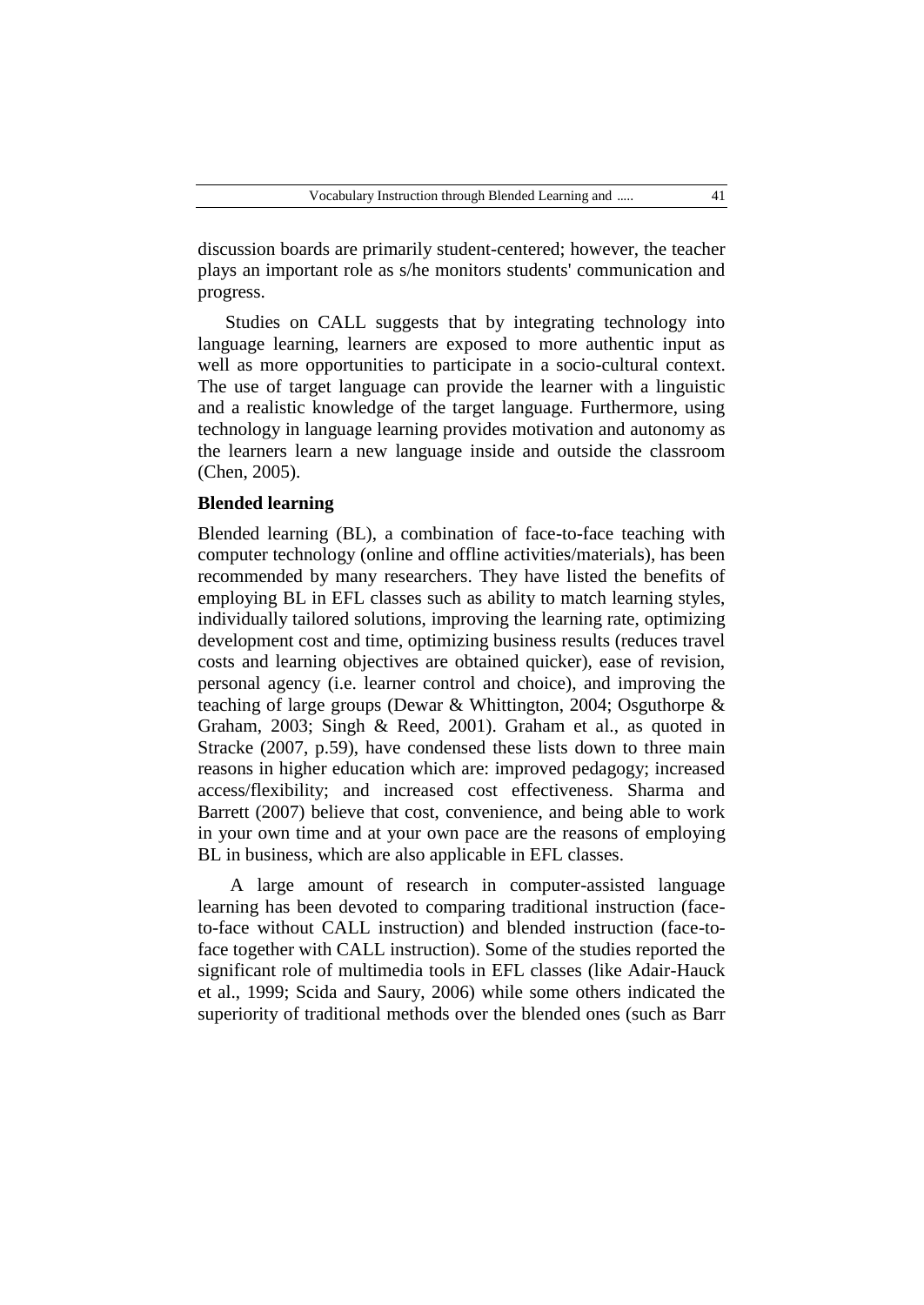42 Journal of English Language Teaching and Learning. No.16/ Fall & Winter 2015

et al., 2005), and some studies found no significant differences among the two groups (like Chenoweth and Murday, 2003; Echavez-Solano, 2003).

In an Iranian context, Shahrokni (2009) examined the effect of online textual, pictorial, and textual pictorial glosses on the incidental vocabulary learning. The findings of this study indicated that a combination of text and still images resulted in considerably better incidental learning and confirmed the Dual-Coding Theory. In another study, Ghabanchi and Anbarestani (2008) studied whether CALL programs have any effect on the long-term retention in vocabulary learning, and whether CALL programs have a better effect on contextualized vocabulary learning than the common method of learning vocabulary in isolation by the means of bilingual lists. The results pointed out that the control group outperformed experimental group in the immediate test, but the scores on the delayed tests were significantly lower for the control one. In a similar study, Bagheri, Roohani, and Nejad Ansari (2012) investigated the effect of CALLbased and non-CALL based methods of teaching on L2 vocabulary learning. They found that there was no significant difference between the vocabulary scores of the CALL-users and non-CALL users in both short-term and long-term learning.

Two points encouraged the researcher to conduct his study in this area. First, as mentioned above, there are still controversies on using or not using CALL-based instructions in EFL classes in general and English for medical courses in particular. Second, to the best of the researcher's knowledge, no comprehensive study has been done to investigate the use of multimedia software in English for medical courses.

# **Methodology**

# **Participants**

A sample of 120 ESP students participated in this study. They were all students of medicine studying in the Isfahan University of Medical Sciences. The students were divided into two groups; the experimental and control groups. Both the control and experimental groups studied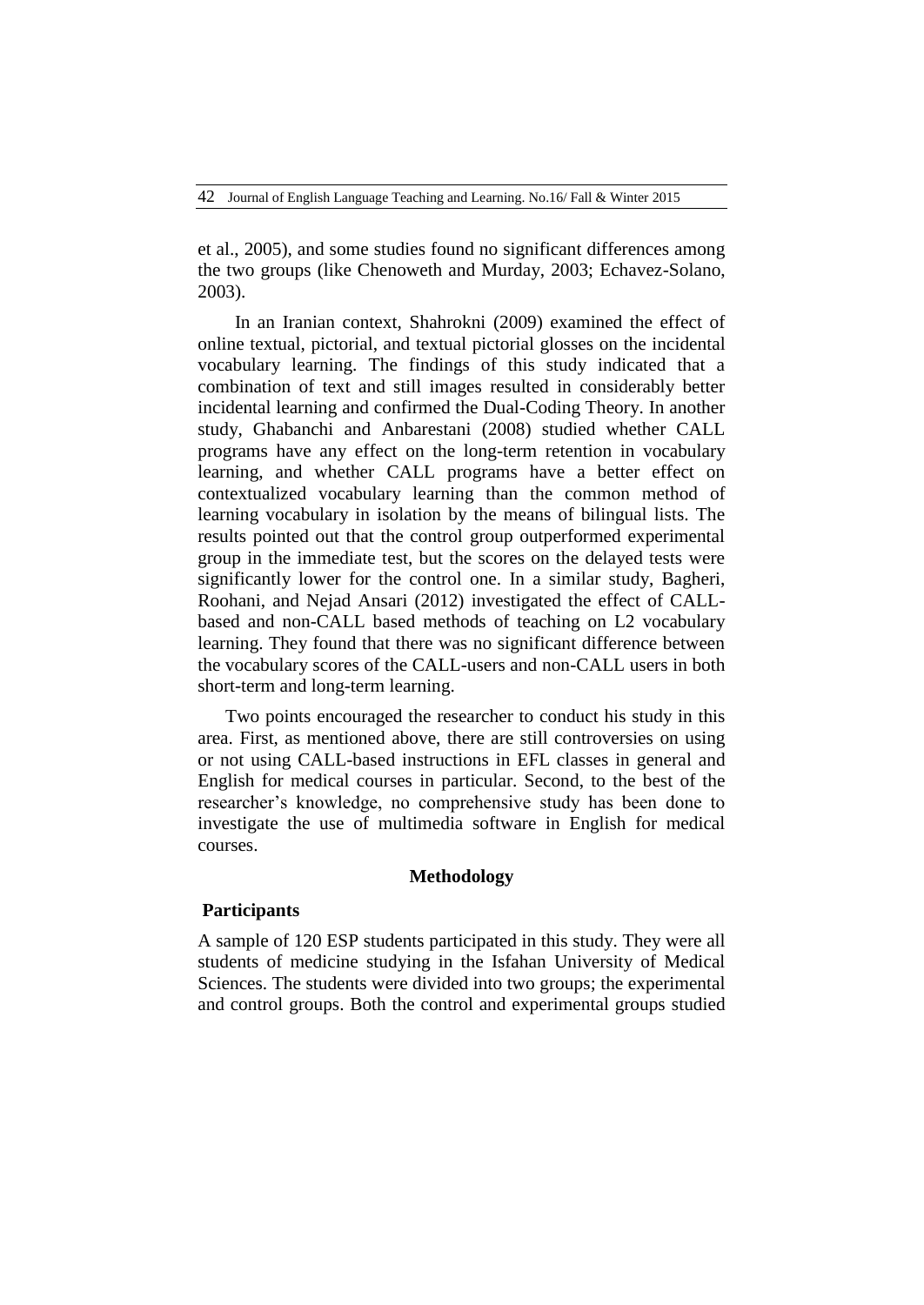two books for their course entitled *English for the Students of Medicine* by M. H. Tahririan and B.J. Cohen's *Medical Terminology-An Illustrated Guide* in 2013. Participants' first language was Persian with an age range of 21-25.The selected teachers employed for this study were all PhD holders in TEFL who were all certificated in ICDL (International Computer Driving License); therefore, they were all familiar with employing computers and multimedia in their classes.

#### **Instruments and materials**

**Vocabulary pretest.** To be more cautious and to be confident about the homogeneity of the experimental and control groups a standard Oxford Placement Test was administered before the experiment. The test consisted of 60-item multiple choice pragmatic, vocabulary and grammar subtests. The participants were given 30 minutes to respond to this test. The obtained results from the pretest showed no significant difference among the groups $(p>0.05)$ , which indicated the homogeneity of the groups in terms of their language proficiency.

**Vocabulary posttest.** At the end of the experiment, to compare the effect of treatments, a teacher-made vocabulary test on the presented words was given to the participants. The reliability of the test was measured with Cronbach's alpha, which was  $0.74$  ( $0.7 \le \alpha$ 0.9), which showed that the reliability for this test was good.

**Classroom observations.** Five sessions, when the new words were presented and practiced in the experimental and control groups, were observed by the researcher. Observations were done through videos recorded via cameras. The researcher observed the classes on DVD, completed a checklist and took notes on what went on in the classes. The checklist was adapted from Whitefield School (revised 2010) according to OFSTED style. The items included in the checklist were on "students' engagement", "computer-based assessment", "students' interactions", "computer mediated communication (CMC)", and "class atmosphere". The checklist was piloted with an ESP class before its application.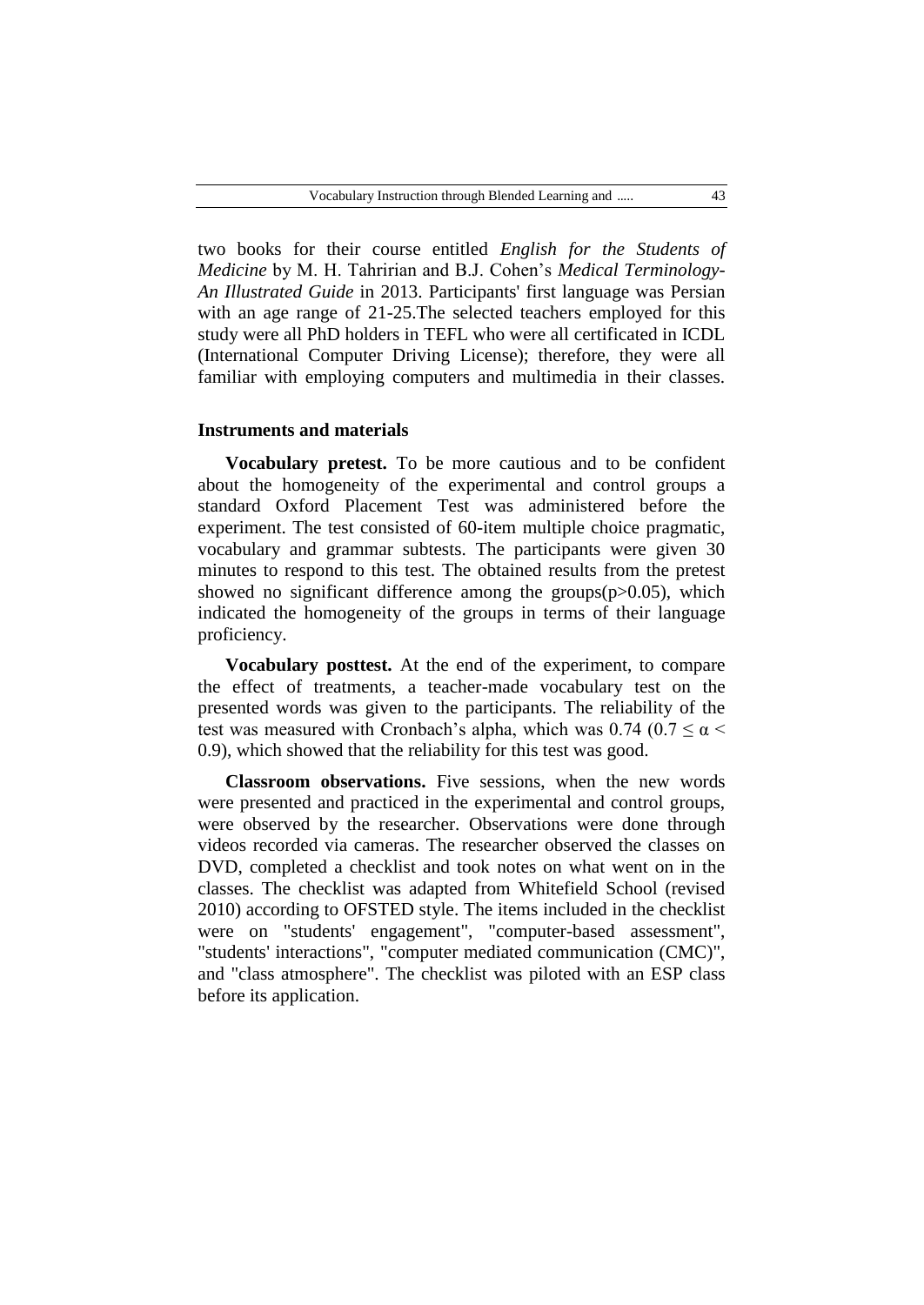**Multimedia software**. To select appropriate software, the researcher asked over 20 teachers to express views on proper vocabulary software. In addition, some reviews on ESP software from different software evaluation websites were examined. At last two multimedia software programs were selected: *Medical Terminology-An Illustrated Guide (7th Edition) DVD ROM*and *Interactive Atlas of Human Anatomy (3rd Version)*.

# **Treatment**

The control and experimental groups were introduced to the same new words in this study. However, the methods of clarification were different. Since instructors were supposed to follow the same worksheet, they both taught the same material on the same days. New words were related to the student's course books including the terminology of the Body Structure, the Cardiovascular System, the Respiratory System, the Urinary System, and the Nervous System.

Instructors presented new words through definitions and examples in the control group and through software in experimental group. A clear road map was prepared for the instructor in the experimental group to find the related contents in software as quickly as possible. To review the taught vocabulary, students in the control group were asked traditionally, while they did exercises of the software in the experimental group.

#### **Results**

## **Posttest**

To investigate the question, the researcher statistically analyzed the scores on the posttest. The descriptive statistics of participants' performances are presented in Table 1.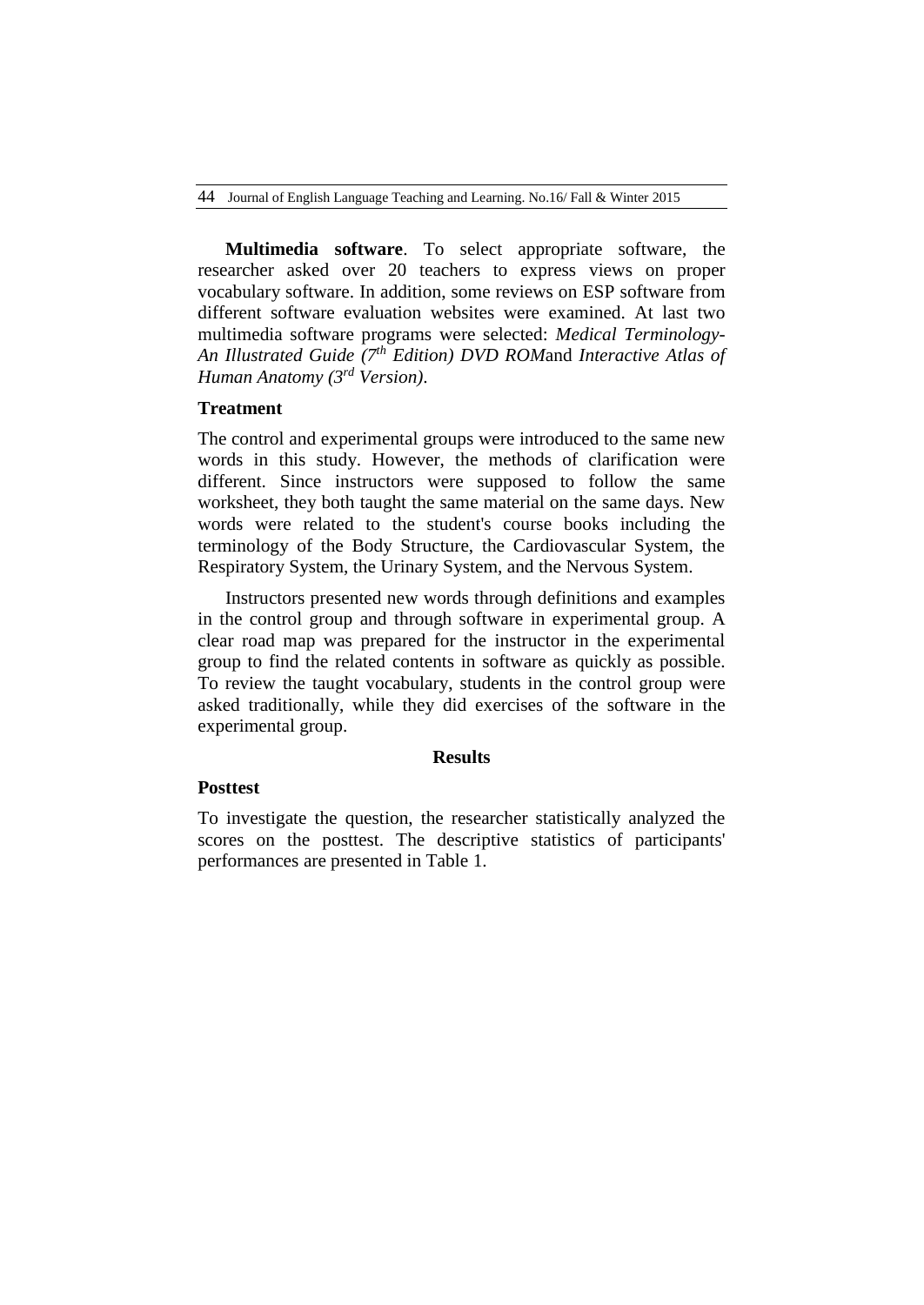# Table 1 *Group Statistics on posttest score*

|       | Vocabulary Learning | N  |         |         | Mean Std. Deviation Std. Error Mean |
|-------|---------------------|----|---------|---------|-------------------------------------|
| score | traditional method  | 60 | 13.0000 | 4.62945 | .96531                              |
|       | Blended method      | 60 | 16.1250 | 2.89771 | .59149                              |

Blended learning group obtained higher mean score on vocabulary posttest compared with traditional group (16.12 and 13.00, respectively, with the standard deviations of 4.62 and 2.89). In order to compare the data statistically, an independent sample t-test was run. The results of the analysis are presented in Table 4.2.

As can be seen from Table 4.2, there was a significant difference in scores for traditional ( $M = 13.00$ ,  $SD = 4.62$ ) and blended ( $M = 16.12$ , *SD* = 2.89; *t* (47) = 2.76, *p* = .009, two-tailed) methods. The P-value

## Table 2

*Results of Independent Samples Test on vocabulary posttest*

|        |                                      | Levene's Test<br>for Equality of<br>Variances | t-test for Equality of Means |  |                            |   |                                        |                                                                                                                                    |           |
|--------|--------------------------------------|-----------------------------------------------|------------------------------|--|----------------------------|---|----------------------------------------|------------------------------------------------------------------------------------------------------------------------------------|-----------|
|        |                                      | F                                             | $Sig.$ t                     |  |                            |   | Mean Std. Error                        | 95% Confidence<br>Interval<br>df $\frac{\text{Sig. (2-} \text{ Ntean} - \text{Sud. E101}_{\text{tail.}})}{\text{tail. Different}}$ |           |
|        |                                      |                                               |                              |  | e                          | e | Lower                                  | Upper                                                                                                                              |           |
| scores | Equal<br>variances<br>assumed        | 2.514                                         | .120 2.78 45                 |  |                            |   | $.008$ $-3.12500$ $1.12140$ $-5.38362$ |                                                                                                                                    | $-.86638$ |
|        | Equal<br>variances<br>not<br>assumed |                                               |                              |  | $2.76\frac{36.67}{6}$ .009 |   | -3.12500 1.13211 -5.41956 -.83044      |                                                                                                                                    |           |

was  $0.009$  ( $P < 0.05$ ), based on which it can be concluded that the groups' performances were significantly different and the blended learning group outperformed the traditional group.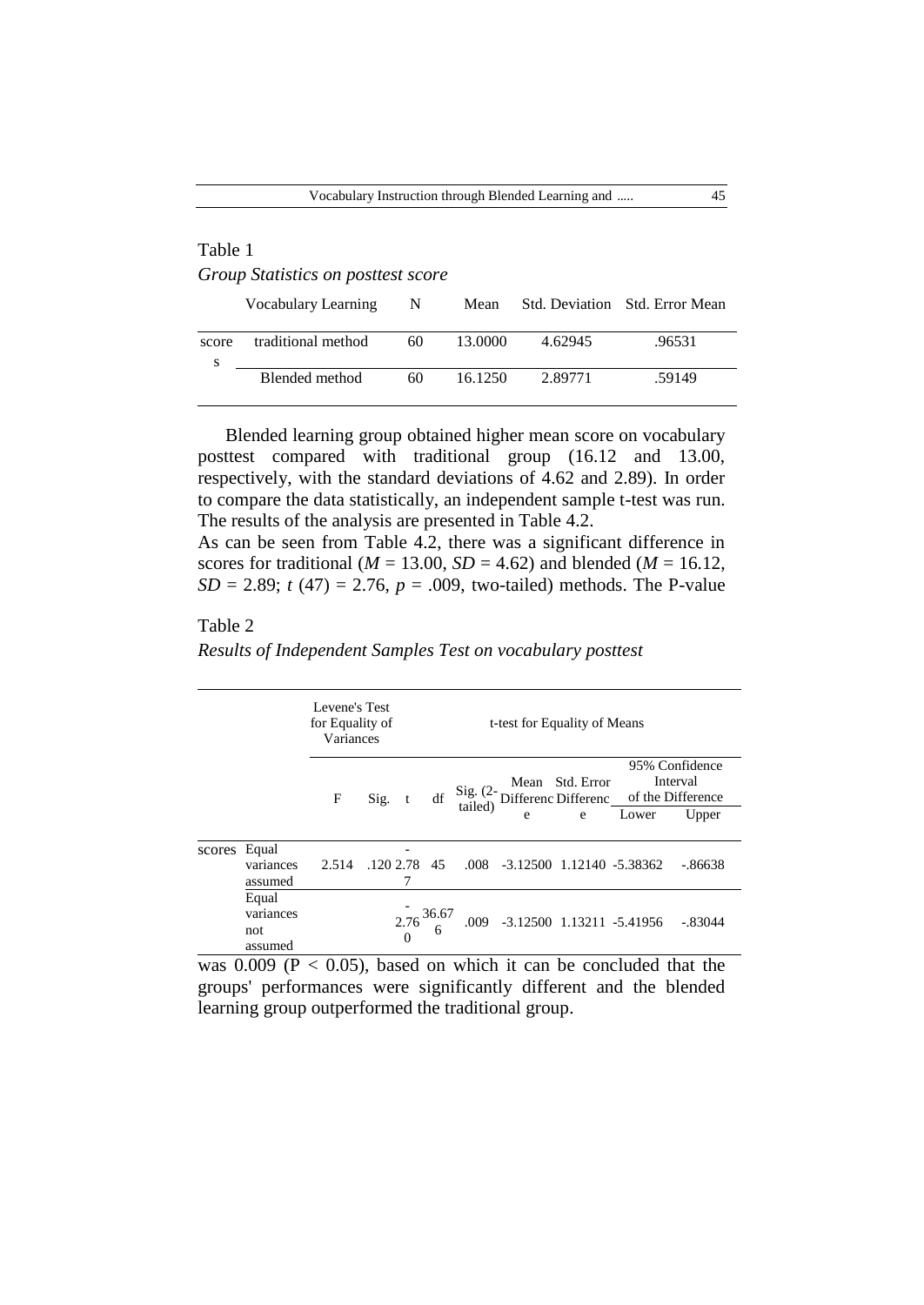46 Journal of English Language Teaching and Learning. No.16/ Fall & Winter 2015

## **Classroom observation**

Observations were done through audio and visual recordings, therefore, the researcher could analyze the data in depth and observations were completely unobtrusive and free from Hawthorne effect. In blended learning group new words were presented using *Medical Terminology-An Illustrated Guide (7th Edition) DVD ROM* and *Interactive Atlas of Human Anatomy (3rd Version)* through a data show and a laptop. There were some exercises available on software programs through which new words were practiced and reviewed after they were introduced. The same words were presented by the teacher in the control group by giving definitions and examples and were reviewed after their presentation. A summary of what went on in classes is as follows.

**Enjoyment.** Students in the blended learning group enjoyed using software in their classroom, especially when they did exercises with software. They usually asked the instructor to spend more time on software. On the other hand, the control group sometimes complained about the boring atmosphere of the class.

**Engagement.** The blended learning class was more studentcentered than the control class. Sometimes the software employed pictures to clarify the words which made the students think and guess their meaning. But in the control group students were mostly passive and were just exposed to the words in the lesson. The difference was especially apparent when new words were reviewed and practiced. All the students participated zealously in the experimental group whereas most of the students in control group did not participate voluntarily; the teacher had to require them to participate.

**Learnability.** It was found from observations that students in the blended learning group learned new words better than those in the control group. While practicing and reviewing new words, most of the students in the blended learning group were ready to answer and they usually answered correctly; whereas the situation was totally different with the control group. The statistical difference between the groups in learning new words from the obtained results of the posttest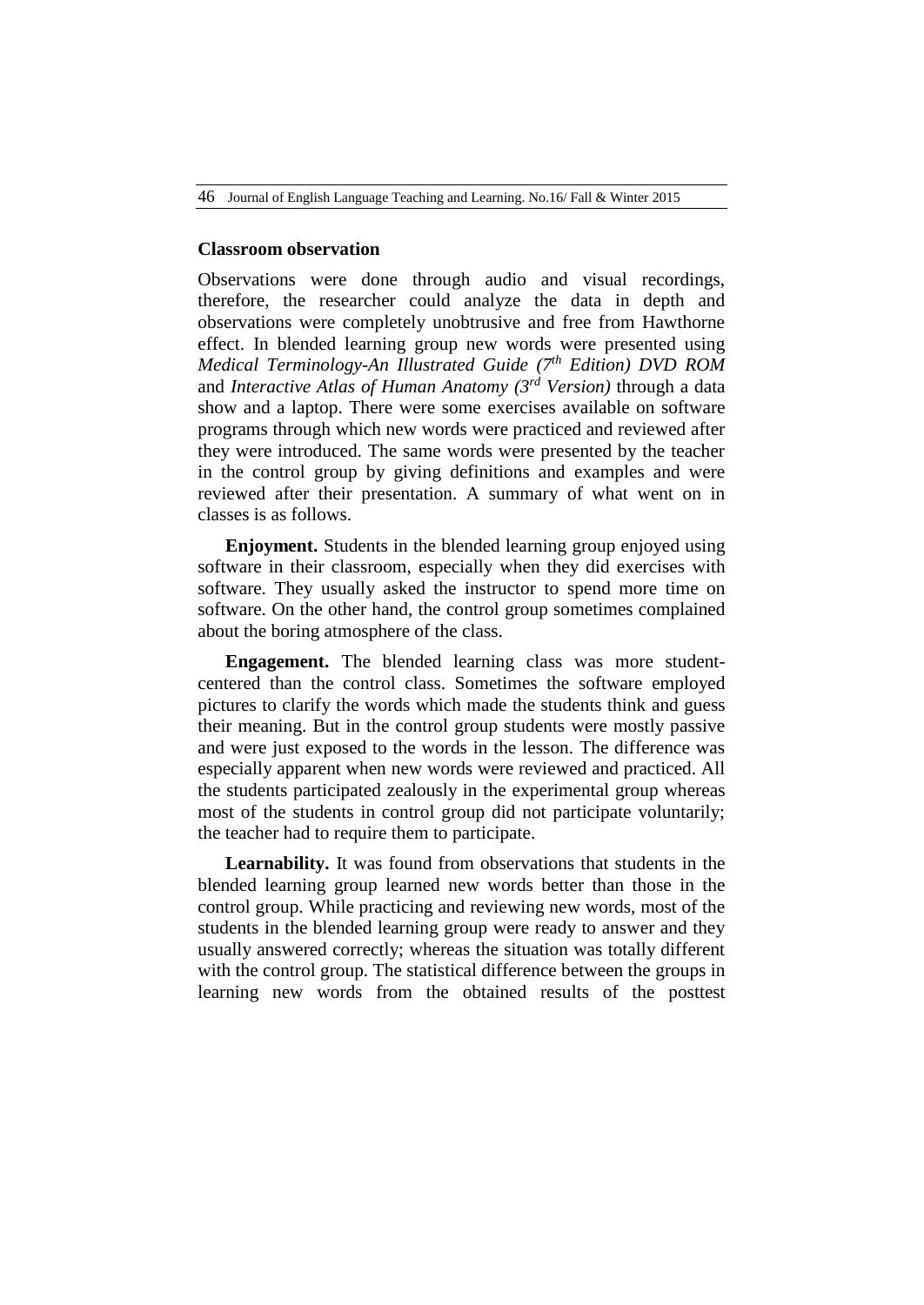(mentioned in the previous section), confirms this qualitative description.

# **Discussion and Conclusion**

# **Discussion**

The present study attempted to investigate the effects of blended learning and multimedia software programs on vocabulary learning of medical students. The results of independent sample t-test revealed that there was a significant difference between learners' performances in the experimental and control groups. In other words, multimedia software programs had a positive effect on students' vocabulary learning. The results of this study were in constant with the findings of Lauc, Matić, and Mikelić (2006) who concluded that multimedia educational software was an effective method of presenting new vocabulary. On the other hand, findings of the present study disagreed with the study conducted by Bagheri, Roohani, and Nejad Ansari (2012), which maintained that there is no significant difference between CALL-based and non-CALL based methods of vocabulary instruction.

Through observations the researcher attempted to investigate the extent to which multimedia software programs can be applied in ESP classes. While the process of vocabulary presentation through definitions and examples was boring and monotonous in the control group, those in the experimental group enjoyed vocabulary instruction through multimedia software. Unlike the control group, almost all students in the experimental group were engaged in class activities and usually volunteered to do the software exercises. In the process of vocabulary instruction, students in blended learning group reacted interactively to the software programs; they competed in guessing the correct meanings of the words and the instructor just explained the ones which were correct. On the other hand, students in the control group were mere passive receivers of new vocabulary. In terms of students' readiness to answer, students in the experimental group were more prepared and alert.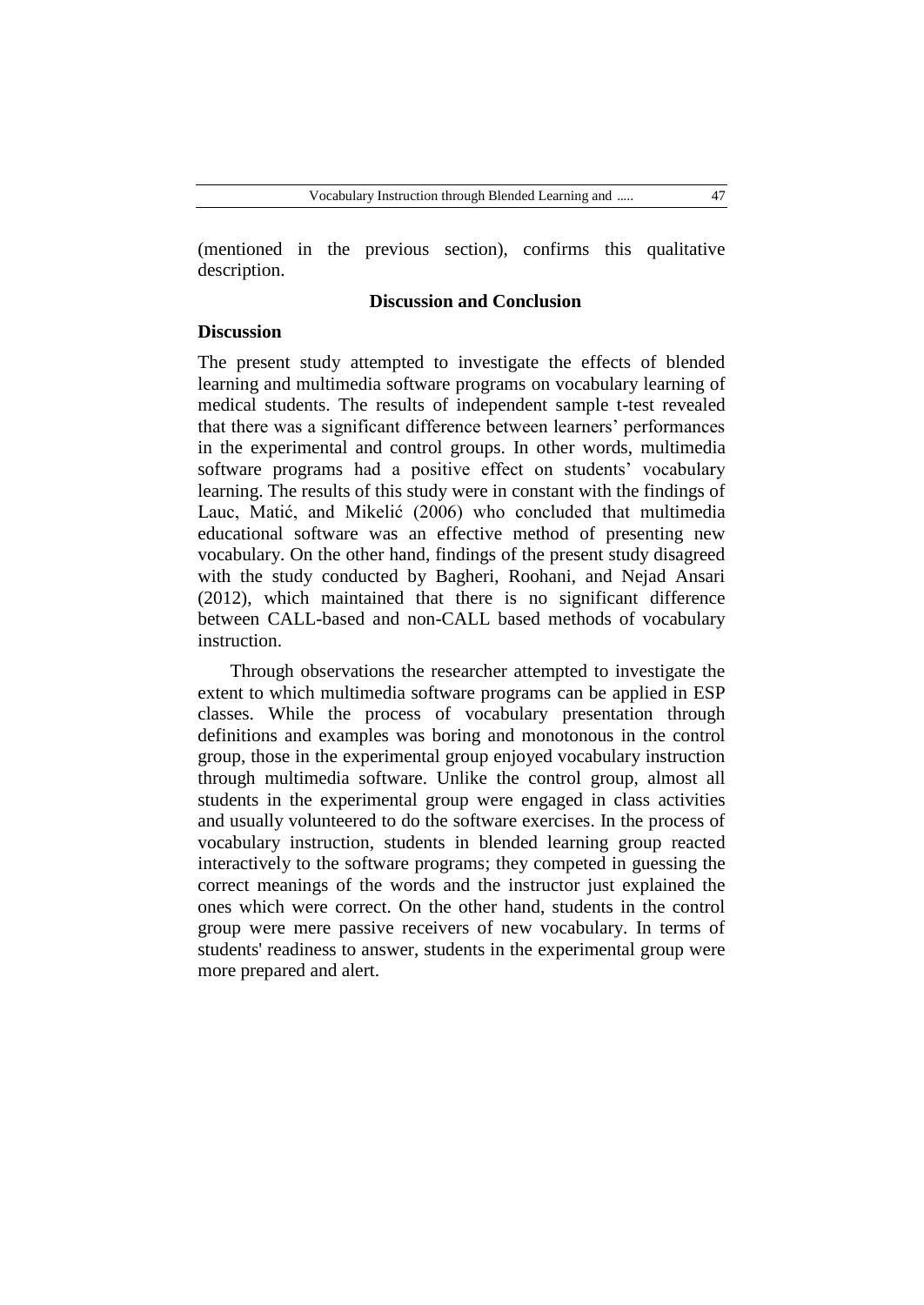Reviewing the results of this study and other similar studies, a question comes to the mind; why do some studies, like the present one, find CALL-based instruction effective, while others, like some of the aforementioned ones reviewed in the literature, find it indifferent or useless? The answer may lie in two points: 1. the way CALL programs are implemented, and 2. Instructors' knowledge and training in CALL and multimedia. As it was mentioned in methodology section, instructors participated in this study were certificated in ICDL (International Computer Driving License); therefore, they were familiar with the appropriate way of employing multimedia software programs in their classes. In this respect, there is a consensus among researchers that most of teachers' concerns and problems related to implementing computer technology refer to their computer and multimedia training. (Oh &French, 2007; Park & Son, 2009; Rakes & Casey, 2000; Shin & Son, 2007; Son, Robb, & Charismiadji, 2011).

# **Conclusion**

The results of this investigation provided support for the notion that there is a positive relationship between technology use and students' vocabulary learning. In addition, learning with technology also showed positive activity engagement. Based on the results, through technology application, we can have more student-centered classes and more interactive education. However, we should keep in mind that the mere presence of multimedia software programs cannot facilitate learning or bring satisfaction. At first training courses should be provided for instructors in order to know how, when, and where to use multimedia software programs. The second preliminary is to perform a detailed analysis on the software contents and present a clear road map to instructors to apply appropriate multimedia software related to the course objectives; therefore, the application of multimedia software programs will not be time-consuming. Finally, to increase students' engagement and autonomy, they are required to be instructed.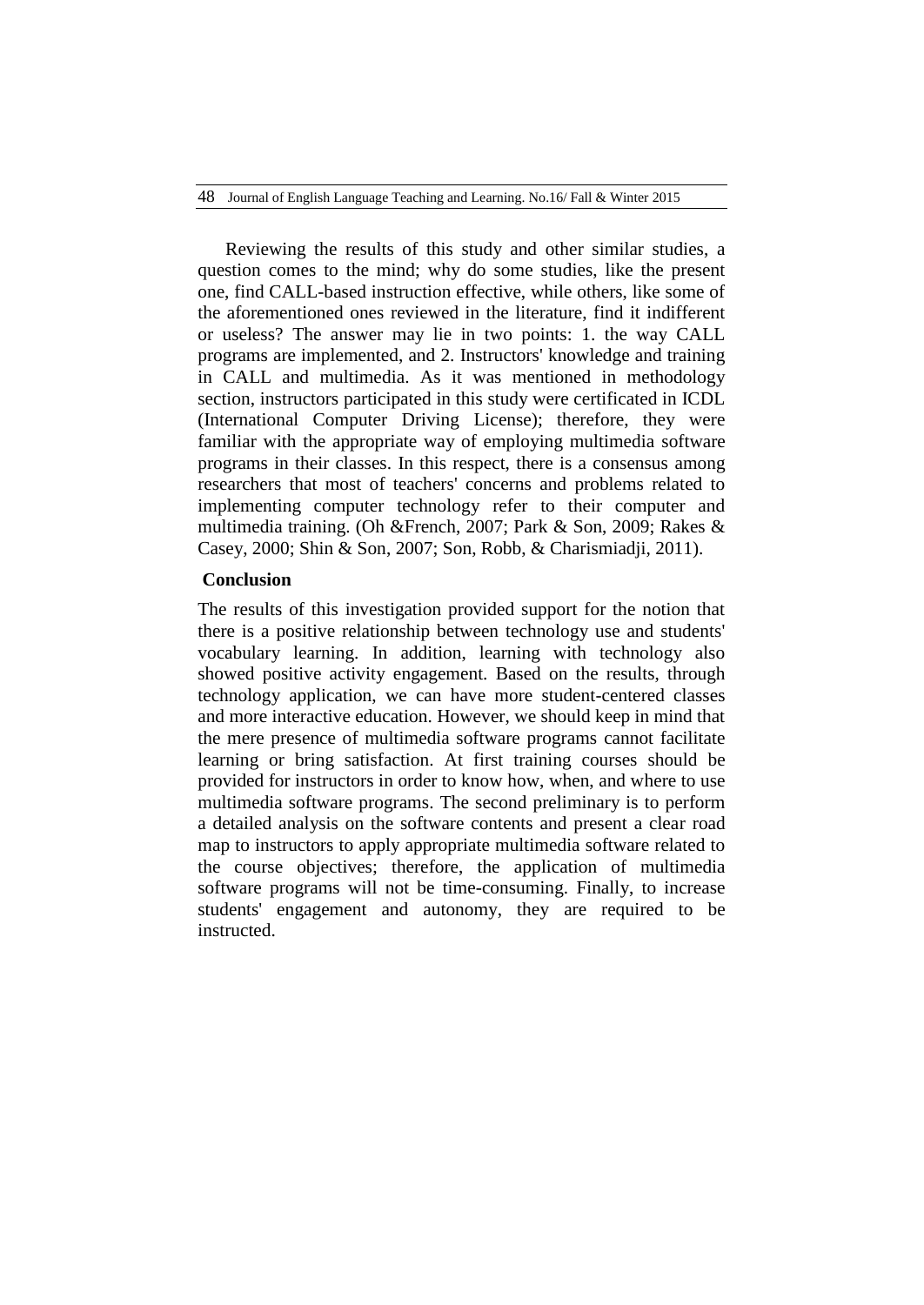# **Implications of the study**

The findings of this study can have implications for ESP curriculum designers, administrators, and teachers. Curriculum designers should make sure that the curriculum has integrated courses with appropriate software applications. Moreover, they should remind the teachers to teach course contents along with CALL. To achieve this aim, instructors should be provided with clear and well-structured software worksheets to know when to use appropriate software programs in the shortest possible time.

Administrators should also recognize the significance of integrating CALL and multimedia software in ESP classes. Therefore, they should equip classes with CALL facilities. They are also advised to purchase the latest hardware but not software. Because in CALL the 'newer' is not really better. Software programs should be analyzed in detail and among them the most appropriate ones related to the course contents and objectives, should be selected. To this end a team of CALL experts can help. It is also important that administrators consider computer courses for teachers to improve their computer literacy. These courses can be incorporated in teacher training programs.

Since instructors are seen as a bridge between CALL programs and learners, they may play the most important role in achievement of CALL objectives. Thus, taking CALL teacher training courses is the preliminary for the teachers to have rewarding instructions. They also need to make their students fully aware of what CALL adds to the learning process and help them understand the real function of computers in general and software programs in particular. Moreover, on the first day of classes, they are advised to teach their students how to use multimedia software programs on their owns at home. Therefore, students' autonomy will be increased.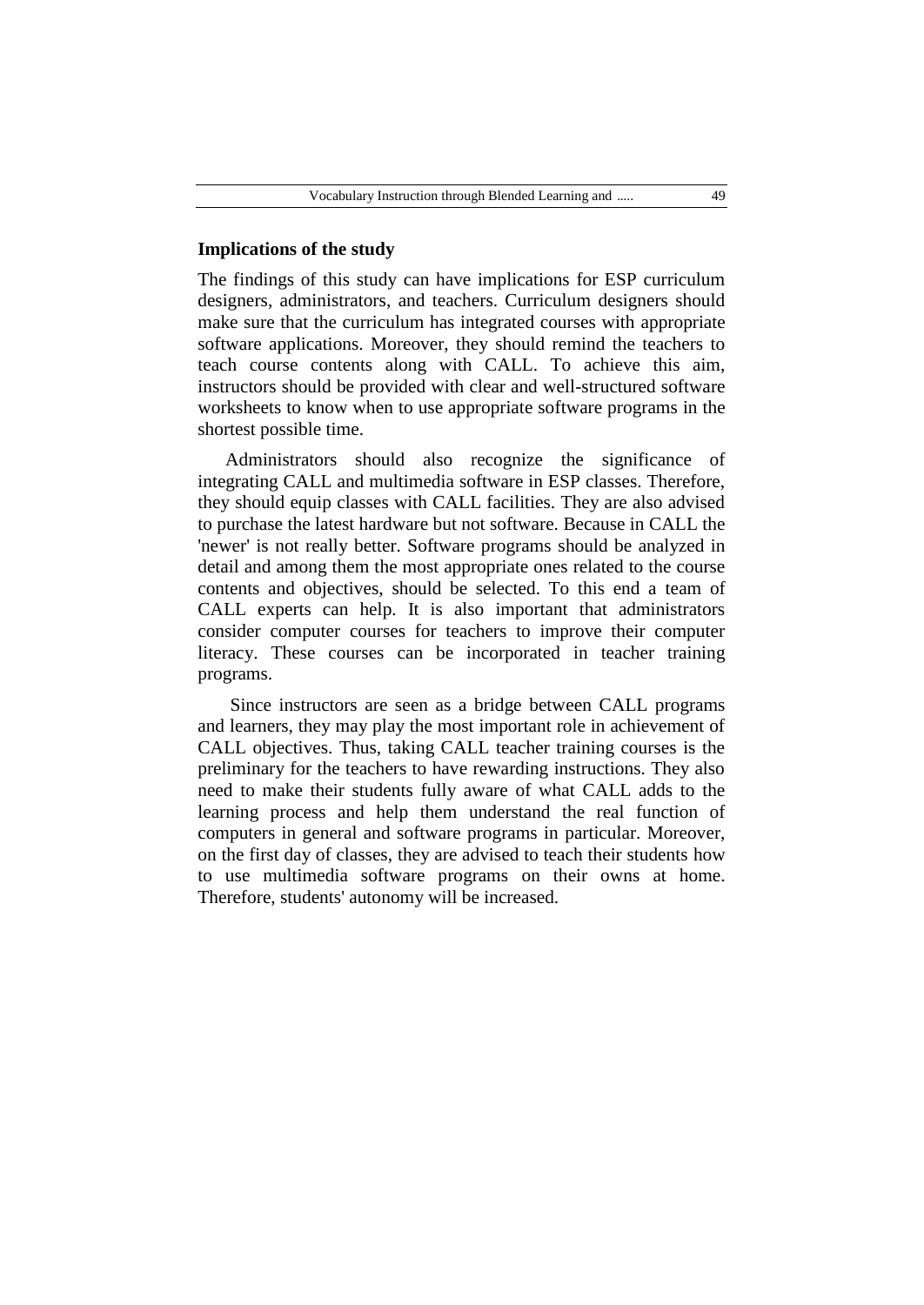## **References**

- Adair-Hauck, B., Willingham-McLain, L., & Youngs, B. E. (1999). Evaluating the integration of technology and second language learning. *CALICO Journal,* 17(2), 296-306.
- Anderson, A., Hamilton, R., Hattie, J. (2004). Classroom climate and motivated behaviour in secondary schools. *Learning Environments Research, 7*, 211-225.
- Atai, M. R., & Dashtestani, R. (2011). Iranian English for academic purposes (EAP) stakeholders' attitudes toward using the Internet in EAP courses for civil engineering students: promises and challenges. *Computer Assisted Language Learning.*  DOI:10.1080/09588221.2011.627872.
- Bagheri, E., Roohani, A., & Nejad Ansari, D. (2012). Effect of CALLbased and non-CALL based methods of teaching on L2 vocabulary learning. *Journal of Language Teaching and Research*.3 (4), 744- 752.
- Barr, D., Leakey, J., & Ranchoux, A. (2005). Told like it is! An evaluation of an integrated oral development project. *Language Learning and Technology,* 9(3), 55-78.
- Bismonte, A. R., Foley, C. L., & Petty, J. A. (1994).Effectiveness of the possible sentences vocabulary strategy with middle school students in Guam. *Reading improvement 31 (4)*, 194-199.
- Campbell, A. P. (2004). *Using live Journal for authentic communication in EFL classes*. Retrieved August 20, 2013, from The Internet TESL Journal Web Site: [http://iteslj.org/Techniques/Campbell-LiveJournal.](http://iteslj.org/Techniques/Campbell-LiveJournal)
- Campbell, C. A., & Hegelheimer, V. (2004).The language teacher in the 21st century. In Fotos & C.M. Browne (Eds.), *New*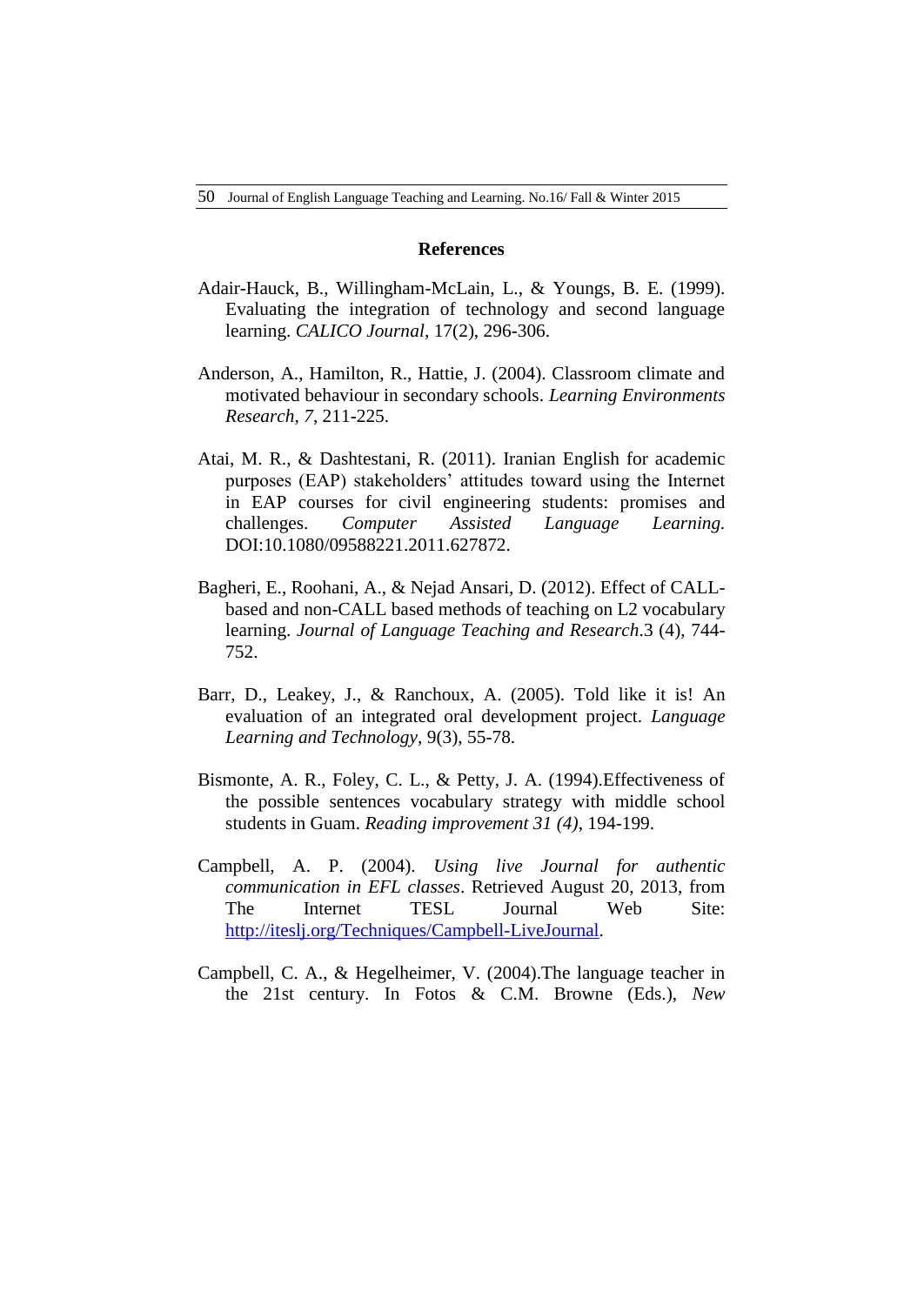*perspectives on CALL for second language classrooms* (p. 134- 147). London: Lawrence Erlbaum Associates.

- Chen, Y. (2005). Computer-mediated communication: the use of CMC to develop EFL learners' communicative competence. *Asian EFL journal, 7*(1), 167-182.
- Chenoweth, N. A., & Murday, K. (2003).Measuring student learning in an online French course. *CALICO Journal,* 20(2), 285-314.
- Cohen, B., & DePetris, A. (2013).*Medical terminology: An illustrated guide* (7th ed.). Philadelphia: Wolters Kluwer/Lippincott Williams & Wilkins Health.
- Dewar, T. & Whittington, D. (2004). *Blended Learning Research Report.* Retrieved from [www.calliopelearning.com/wp](http://www.calliopelearning.com/wp-content/uploads/2012/08/blended.pdf)[content/uploads/2012/08/blended.pdf](http://www.calliopelearning.com/wp-content/uploads/2012/08/blended.pdf)
- Echavez-Solano, N. (2003). *A comparison of student outcomes and attitudes in technology-enhanced vs. traditional second-semester Spanish language courses.* Unpublished doctoral dissertation, The University of Minnesota.
- Evans, B. (1978). *The power of words in language awareness*, (2nd. Edition), New York: St. Martin's Inc.
- Ghabanchi, Z. & Anbarestani, M. (2008).The effect of CALL program on expanding lexical knowledge of EFL Iranian international learning. *Journal of Reading Matrix*, 8.2, 82-95.
- Graham, C. (2006). Blended learning systems: Definitions, current trends, and future directions. In C.J. Bonk. and C. R. Graham, (Eds.), *The handbook of blended learning: Global perspectives, local designs,* (pp. 3-21). Pfeifer, San Francisco: CA.
- Hermans, R., Tondeur, J., Van Braak, J, and Valcke, M. (2008).The impact of primary school teachers' educational beliefs on the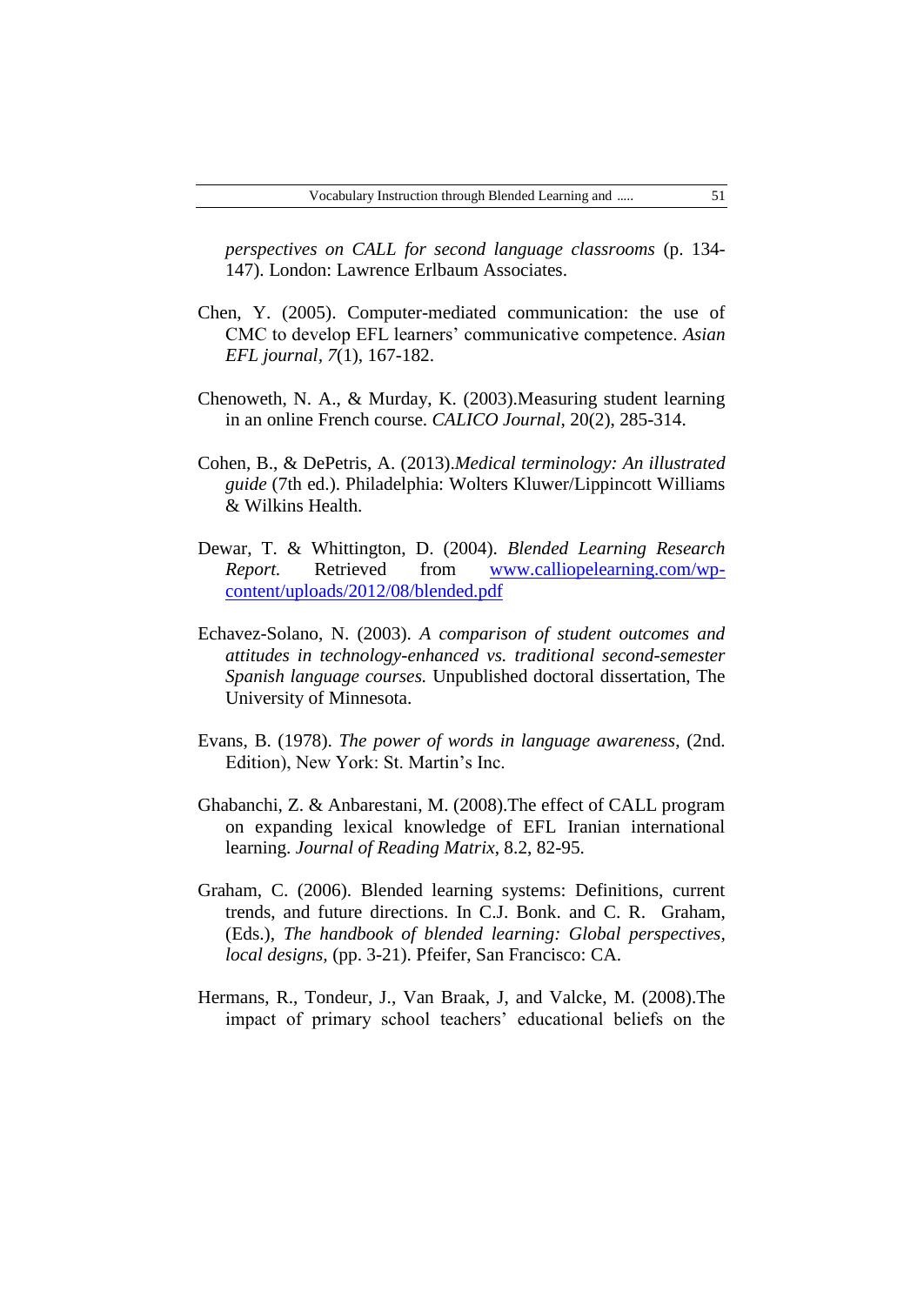classroom use of computers. *Computers & Education, 51*(4), 1499-1509.

- Hubbard, P. (2005). A review of subject characteristics in CALL research. *Computer Assisted Language Learning, 18*(5), 351-368.
- Lauc, T. Matić, S. Mikelić, N. (2007). *Project of developing the multimedia software supporting teaching and learning of English vocabulary.* Proceedings of the 1<sup>st</sup> International scientific conference, The Future of Information Sciences: INFuture2007 – Digital Information and Heritage.
- Oh, E., & French, R. (2007). Pre-service teachers' perceptions of an introductory instructional technology course. *CALICO Journal, 24*(2), 253–267.
- Osguthorpe, RT & Graham, CR. (2003). Blended learning environments: Definitions and directions. *The Quarterly Review of Distance Education,* 4(3), 227–233.
- Park, C. N., & Son, J.-B. (2009). Implementing computer-assisted language learning in the EFL classroom: Teachers' perceptions and perspectives. *International Journal of Pedagogies and Learning, 5*(2), 80–101.
- Pellow, R. A. (1995). Thermatic teaching of vocabulary and reading comprehension through description of TV movies. *Reading Improvement, 23* (3), 130-134.
- Pouwels, J. B. (1992). The effectiveness of vocabulary visual aids for auditory and visual foreign language students. *Foreign Language Annals, 25* (5), 391- 401.
- Rakes, G. C., & Casey, H. B. (2000).*An analysis of teacher concerns toward instructional technology.* Retrieved August 1, 2013, from [http://www.ed.uiuc.edu/IJET/v3n1/rakes/index.html.](http://www.ed.uiuc.edu/IJET/v3n1/rakes/index.html)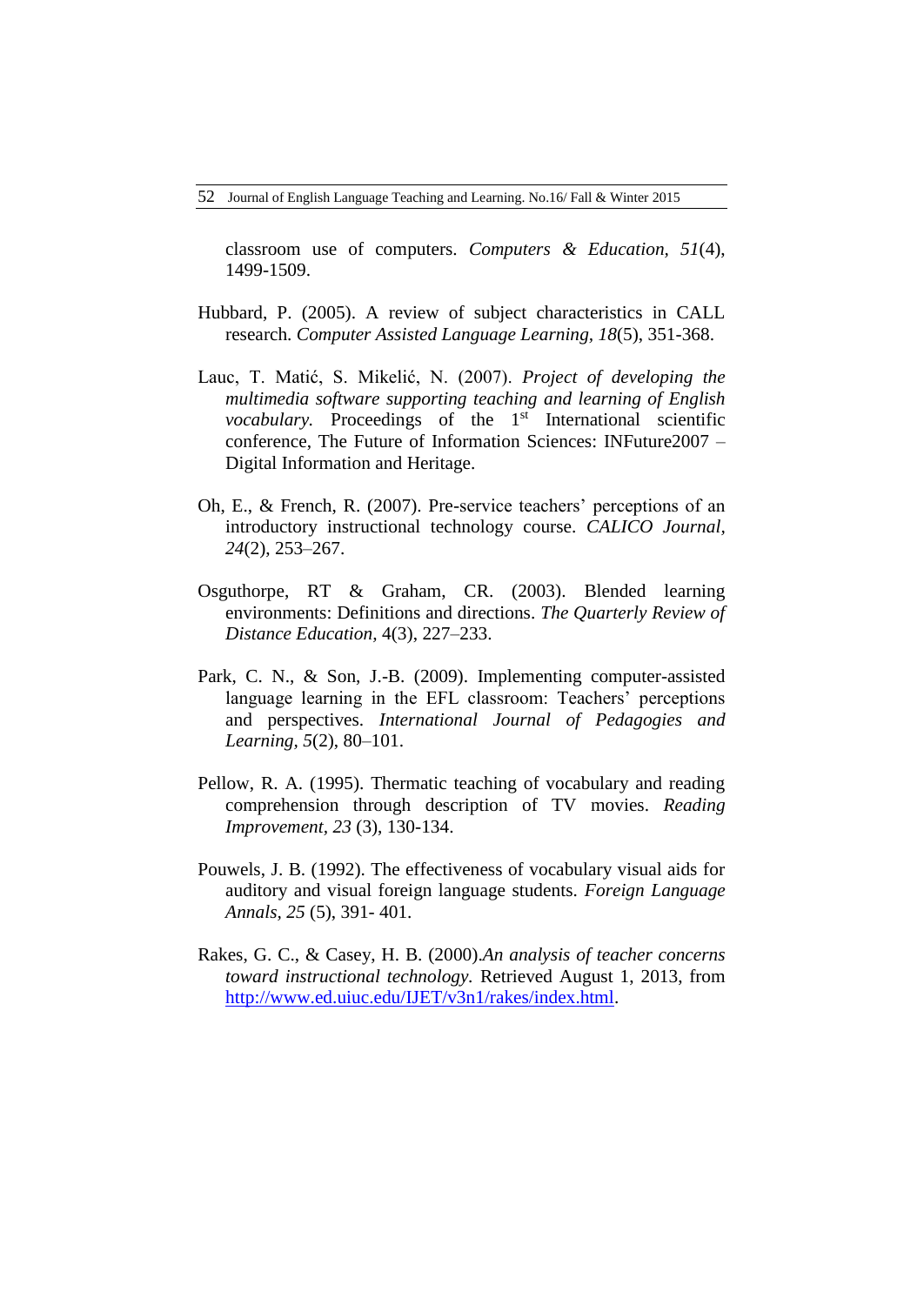- Scida, E. E., & Saury, E. R. (2006). Hybrid courses and their impact on student and classroom performance: A case study at the University of Virginia. *CALICO Journal,* 23(3), 517-531.
- Shahrokni, S. A. (2009). Second language incidental vocabulary learning: The effect of online textual, pictorial, and textual pictorial glosses. *TESL-EJ* 13.3, 1-17.
- Sharma, P. & Barrett, B (2007).*Blended Learning*. Oxford: Macmillan.
- Shin, H.J., & Son, J. B. (2007).EFL teachers' perceptions and perspectives on internet assisted language teaching. *CALL-EJ Online, 8* (2), 1-13.
- Singh, H. & Reed, C. (2001). A White Paper; Achieving success with blended learning. ASTD State of the Industry Report, American Society for Training and Development. *Centra Software*.
- Son, J.-B., & Robb, T., & Charismiadji, I. (2011). Computer literacy and competency: a survey of Indonesian teachers of English as a foreign language. *CALL-EJ, 12*(1), 26–42.
- Stracke, E. (2007). A road to understanding: A qualitative study into why learners drop out of a blended language learning (BLL) environment. *ReCALL, 19*(1), 57–78.
- Thorne, K. (2003). *Blended learning: How to integrate online and traditional learning.* Kogan Page. London: UK.
- Thyberg, D. (2010). *Multimedia English Language Learning Software*. **Retrieved** from [http://www.ehow.com/about\\_6170360\\_multimedia-english](http://www.ehow.com/about_6170360_multimedia-english-language-learning-software.html)[language-learning-software.html.](http://www.ehow.com/about_6170360_multimedia-english-language-learning-software.html)
- Tozcui, A., & Coady, J. (2004). Successful learning of frequent vocabulary through CALL also benefits reading comprehension